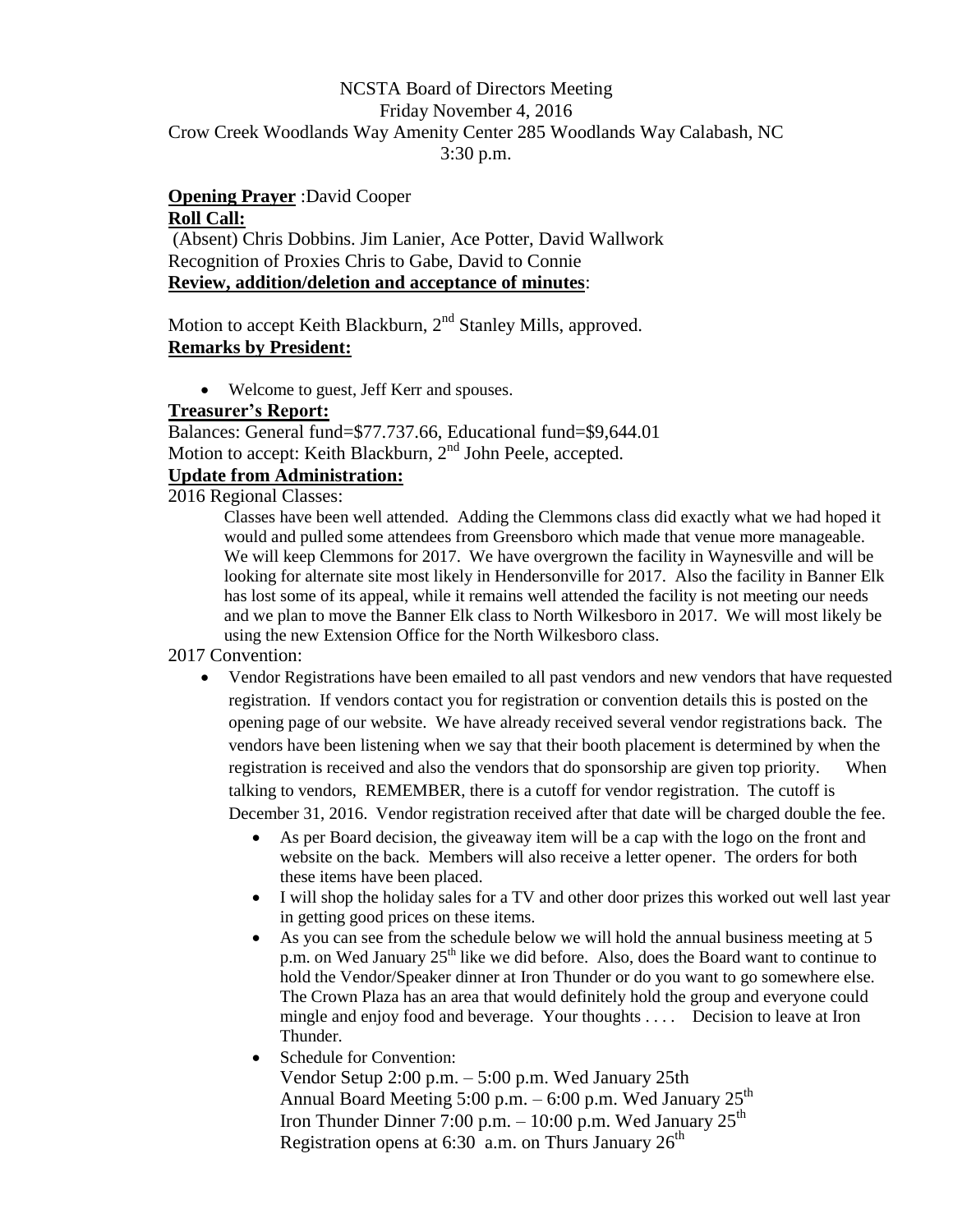Classes begin at 8:00 a.m. on Thurs January  $26<sup>th</sup>$ Classes end at 5:00 p.m. on Thurs January  $26<sup>th</sup>$ Live at 5 5:00 p.m – 7:00 p.m. Thurs January  $26^{\text{th}}$ Registration opens at  $8:30$  a.m. on Friday January  $27<sup>th</sup>$ Land App class 9:00 a.m.  $-12:00$  p.m. Friday January  $27<sup>th</sup>$ 

## **Bring your white NCSTA shirt for Thursday**

- Membership renewals along with convention registration for members will go out next week. Registration for non-members will follow the week after that with early registration discount and will once again have a note "Arrive early to avoid the lines".
- \$20 discount if register early, if members, deduct \$20 from membership fee.
- We will be keeping the Members only pickup area this worked out well as the last convention
- Doug is working on speakers and topics for the convention. This need to be completed by Thanksgiving so that agenda can go to print and be back in time. Are there any specific request for class topics from the Board?

At this point we don't have a theme or title for the convention, on the vendor registration it was simply titled "27<sup>th</sup> Annual NCSTA Convention and Expo". The following have been suggested as titles:

*"GROW YOUR CAREER WITH ONSITE" "APPROVED, VERIFIED, SUSTAINABLE: ONSITE" "ONSITE EMERGES" \*\*"TOMORROW'S ONSITE INDUSTRY" 5 votes "THE ONSITE REVOLUTION" 4 votes*

#### **Winner: Tomorrow's Onsite Industry**

Any other items the Board would like to change/alter from previous conventions?

- Sale hats that are left over
- Keep member's only table in same hall as last year
- Discussion of purchasing a laptop for the association so that we have one for every class, Hickory and it would be just for powerpoints. Motion to buy, David Cooper, 2<sup>nd</sup> John Peele, approved.

Circle K Fleet cards have sent us an offer to give discounts to our members. It wouldn't cost the association anything. They would provide the packets. Board decides not to pursue at this time.